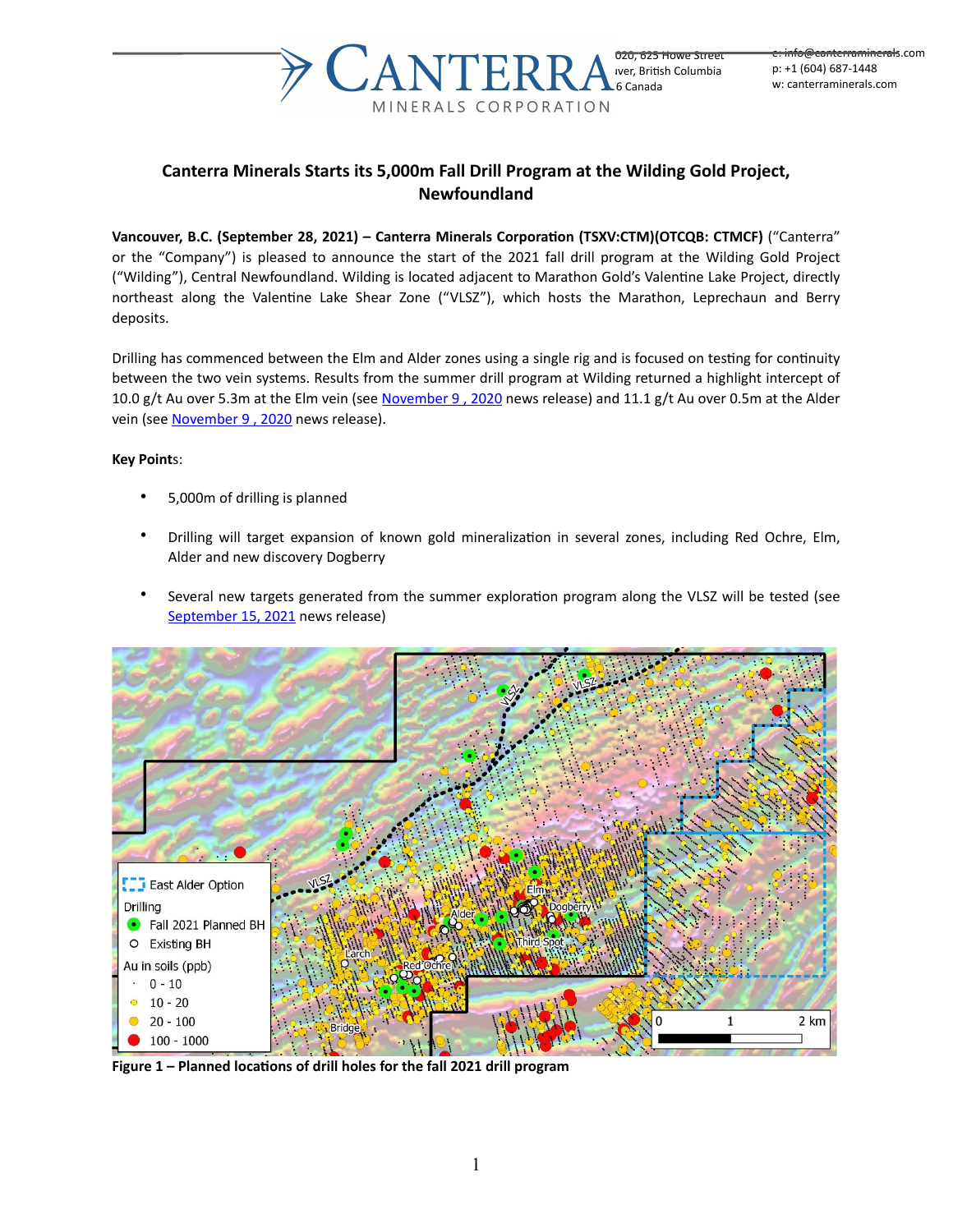*"We are excited to have the drill now turning on Canterra's fall drill program at the Wilding Gold Project. The Valentine Lake Shear Zone, Red Ochre Complex and new discovery, Dogberry, offers our team many opportunities to make further discoveries. Drilling will focus on testing the VLSZ, hunting for that Marathon-style equivalent on our side of the shear zone and expanding the known gold mineralization at the existing zones."* Stated Chris Pennimpede, President & CEO of Canterra, *"We look forward to the first tests of the VSLZ and continuing to make new discoveries at Wilding."* 

#### **VLSZ Targets:**

Recent targeting work based on interpretation of airborne geophysics and gold-in-till anomalies suggest that the continuation of the VLSZ occurs towards the northern edge of Wilding. The VLSZ controls the development of gold mineralization at the adjacent Valentine Lake Project, where gold occurs in quartz-tourmaline-pyrite veins within granitoid rocks intruded by mafic dykes. The area north of Wilding is underlain by thick till and has not yet been tested with drilling or trenching, but till deposits show numerous boulders of granitoid rocks, mafic rocks and quartz-tourmaline veins. Drilling is aimed at defining the VLSZ and associated mineralization.

#### **Alder/Elm Zones:**

The Alder and Elm zones represent early discoveries at Wilding between 2015 and 2017, where gold is hosted in northeast-striking quartz veins. The area between these two zones has not yet been tested, and the current drill program aims to test continuity between the zones, as well as testing for shallow-dipping veins related to the main vein system.

#### **Dogberry Showing:**

The Dogberry showing is a more recent discovery of a NE-striking quartz vein, that has been drilled with two holes, one of which returned 11.05 g/t Au over 0.3m (see [May 27, 2021](https://canterraminerals.com/site/assets/files/5689/210527_-_wilding_lake_exploration_update.pdf) news release). The fall drill program aims to further test this area.

## **Red Ochre Complex:**

Red Ochre contains the widest intercepts of disseminated gold mineralization drilled to date at Wilding, with gold mineralization hosted in quartz veins within a feldspar porphyry unit that displays potassic alteration and disseminated pyrite mineralization. Several new targets were generated during the summer 2021 exploration program that point towards the possible expansion of Red Ochre to the south and southwest. Drilling will focus on expanding the footprint of mineralization in both of those directions. Individual grab samples collected from the porphyry returned assays up to 24.00 g/t Au. Subsequent channel sampling and diamond drilling revealed broad zones of lower-grade gold mineralization, including  $1.51$  g/t Au over  $11$ m (core length) from diamond drill hole WL-17-11.

## **About the Wilding Gold Project:**

The Wilding Gold Project is located in Central Newfoundland, 50km south of Millertown, and directly northeast of Marathon Gold's Valentine Lake Gold Project. The Wilding Lake property is 57km2, encompassing 4 from surface gold discoveries and several untested targets that are continuous with Marathon Gold's deposits and underlain by the same geology and structural setting.

#### **About Canterra Minerals**

Canterra is earning a 100% interest in the Wilding and Noel Paul Gold Projects, located 50km south, by logging road, from Millertown and directly northeast of Marathon Gold's Valentine Lake Gold Project in Central Newfoundland. The 285km2 property package includes 50km of the northeastern strike-extension of the Rogerson Lake Structural Corridor, which hosts Marathon Gold's Valentine Lake deposits, Matador Mining's Cape Ray deposit, Sokoman's Moosehead discovery and TRU Precious Metals' Golden Rose and Twilight discoveries. A \$2.75 million exploration program is underway, focusing on drilling and surface exploration on the Wilding Gold Project. This program will include additional diamond drilling on the existing zones and follow up trenching and diamond drilling